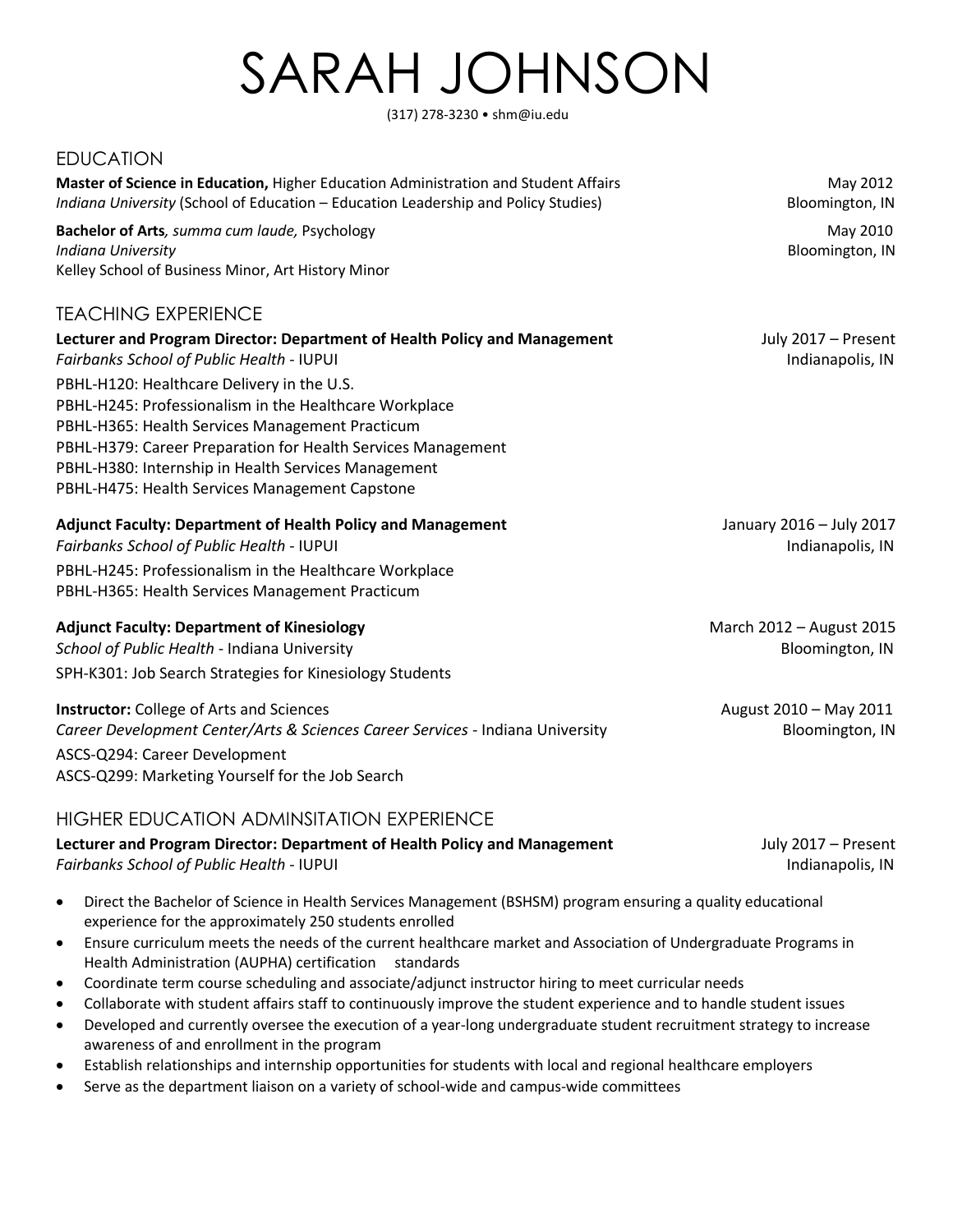#### **Director of Career Development/Study Abroad Coordinator** August 2015 – July 2017

**Fairbanks School of Public Health - Indiana University Indianapolis, IN** Indianapolis, IN

- Directed all career development efforts in the school including career coaching, employer outreach, internship coordination, marketing and promotion, and assessment
- Partnered with schools across campus to provide relevant career development opportunities for students
- Liaised between students, alumni, faculty and employers to keep all stakeholders informed of career opportunities
- Advised undergraduate students, graduate students, and alumni in one-on-one and group sessions and deliver presentations, workshops and seminars on career development topics
- Coordinated four study abroad programs to Sweden, UK, Nicaragua and Swaziland in academic year 2016-2017 including program logistics, housing, promotion, student application and selection, student communication and emergency issues
- Led a group of 21 students on a study abroad experience to London with two faculty members managing all logistics prior to and during the trip

#### **Associate Director of Career Services** January 2014 – August 2015

**School of Public Health-Bloomington - Indiana University Bloomington and Communisty Bloomington, IN** 

- Collaborated with the Director to develop and manage a comprehensive career advising and professional development program for the School of Public Health-Bloomington serving 2,500+ undergraduate and graduate students
- Coached and advised a diverse population of undergraduate students, graduate students, and alumni on strategies to achieve their career goals focusing on the job search, promotions and advancement, negotiations, etc.
- Managed all student-facing communications and all marketing campaigns for the office to promote events and increase awareness of services

# ADDITIONAL HIGHER EDUCATION EXPERIENCE

#### **Career Services Specialist**  May 2012 – January 2014

**School of Public Health-Bloomington -** Indiana University **Bloomington** Bloomington, IN

- Coordinated student preparation, site selection, paperwork, and evaluations for 350+ internships annually
- Led community agencies, organizations, and companies through the internship program development process, creating new experiential opportunities for School of Public Health students
- Planned, promoted, and presented the *Career Kickstart Series*, a five session series, covering the fundamentals of executing a successful job or internship search with 30+ students in attendance per session

#### **Career Advisor and Instructor and Instructor and August 2010 – May 2012 August 2010 – May 2012**

**College of Arts and Sciences – Indiana University Bloomington, IN** Bloomington, IN

- Designed lesson plans for undergraduate career courses, covering topics such as résumé and cover letter writing, interview preparation, offer negotiations, online image and branding, decision making, leadership, and career exploration
- Led professional development trainings on a variety of teaching topics including active learning strategies and grade inflation for a staff of 32 full-time career services professionals
- Trained all new full-time instructors on teaching methods and techniques, course content, and administrative logistics
- Collaborated with a team of 10 instructors to modify course curriculum on an annual basis to ensure content was up-todate and engaging for students

#### **Supervising Undergraduate Teaching Assistant** *August 2009 – May 2010* **<b>August 2009 – May 2010**

*Department of Psychological and Brain Sciences* - Indiana University **Bloomington, IN** Bloomington, IN

- Supervised and mentored 30 first time Undergraduate Teaching Assistants (UTAs), providing guidance in faculty relations, student interaction, grading techniques, and presentation skills
- Taught portions of Introduction to Psychology course, led review sessions, and held office hours to aid 100 introductory students with their understanding of course content
- Authored the Undergraduate Teaching Assistant Handbook subsequently used in the UTA seminar course taught every semester to prepare the next cohort of UTAs